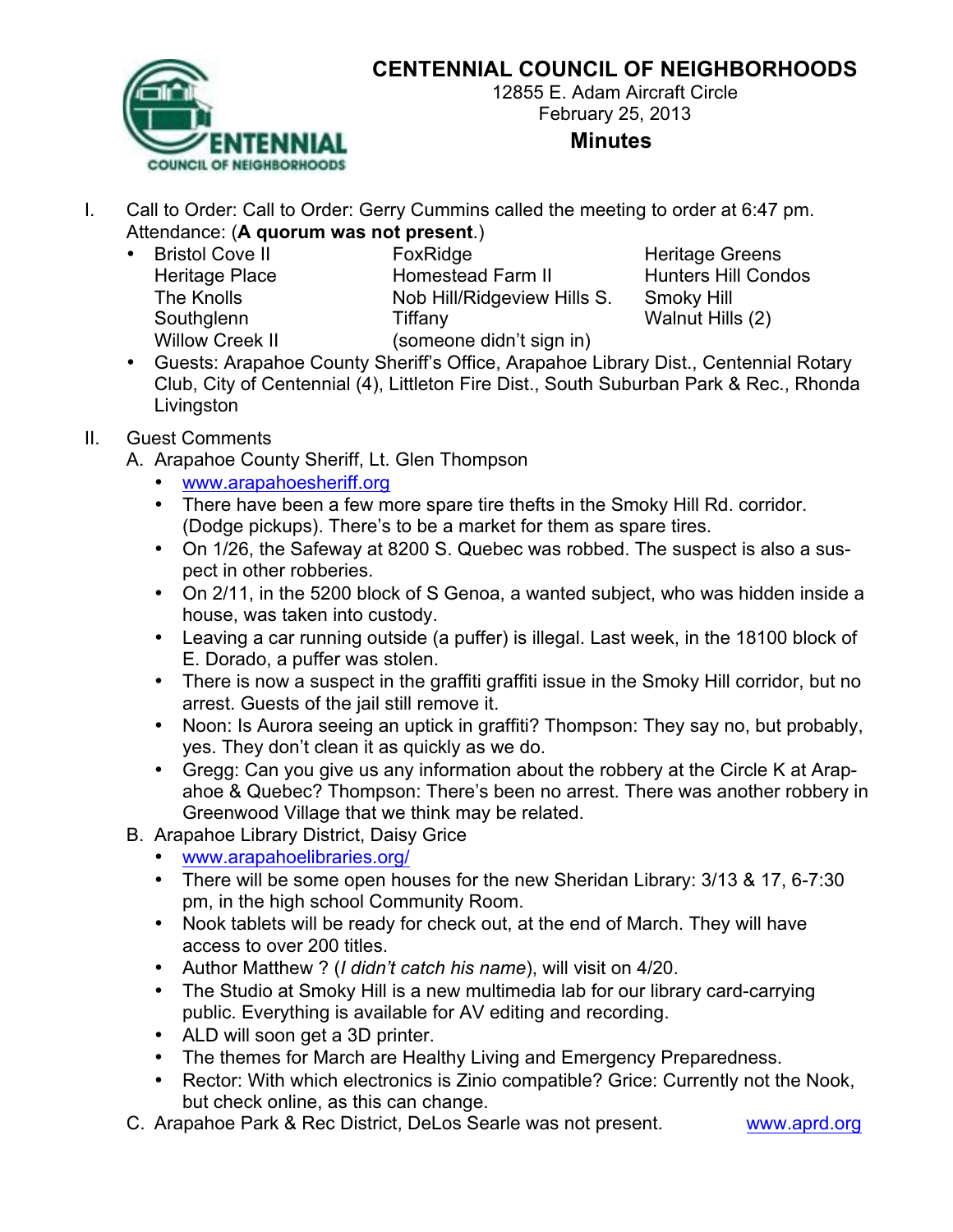- D. Fire Districts: Chief Mullin of Littleton Fire
	- www.cfpd.org, www.littletongov.org/fire, www.southmetro.org
	- Cunningham: Station 63 rehab is on schedule. The District board will elect officers this week. They will be honoring some neighborhood Heroes.
	- South Metro: Their Finance Dir. was honored with the Certificate of Excellence. South Metro & West Metro have entered into MetCom for sharing services.
	- Littleton has an intervention program for younger children who begin setting fires; it works with kids one-on-one and has shown to be effective. South Metro & Little-ton are learning on how to enter a site with an active shooter, to take care of victims. Littleton has entered into contract with West Metro to cover areas that were hard to get to & to use their training facility ( $@$  Kipling & S of C-470). They just started 7 new fire fighters.
	- ESCI study for Littleton & Englewood shared services will be discussed on 4 March at Englewood City Council.
	- There have been a lot of dog rescues from icy water (Littleton, 3; South Metro, 4- 5). If we don't rescue them a citizen will. Please, be very careful around ponds, lakes when walking your pets.
- E. South Suburban Park & Rec District, Teresa Cope
	- www.SSPR.org
	- SSPRD reports that \$4.3M worth of improvements scheduled in Centennial are nearly complete.
		- o Arapahoe Park, Otero and Rusty Sun tennis courts, DeKoevend Park and Cent Link Trail phase 1
		- o Centennial Link Trail, phase 2 is under contract.
		- o Holly tennis courts, Abbott Park and Lee Gulch Trail are out for bid and should start soon.
	- Because of partnerships with Centennial, we get a lot more done. These projects are proposed, funding is not yet finalized: Willow Creek Park playground, trail and bridge; Centennial Link Trail, phase 3 (Lenski to Holly Park); and Aurora Waterline Trail (Big Dry Creek to Monroe).
	- Question: Denver Parks will open late for teams, what about SSPRD? Cope: Haven't heard anything about that happening here.
	- Cummins: Are there any more proposed Art in the Park projects? Cope: Funding has been allocated for more, but neighborhoods need to be approached first to see if they would want art.
- F. Centennial Open Space Advisory Board, Mark Gotto
	- Mark announced that he is officially a candidate for election in District 3 this year.
	- The OSAB meeting will be tomorrow. We'll be going through a list of neighborhoods requesting funds. We're starting to look at the budget for 2014. We'll be getting training on the Code of Ethics for Appointed Boards & Commissions.
	- Rector: Is there matching money for neighborhood parks? Gotto: Once we've allocated money to SSPRD & APRD, any money left will be available for smaller, GOCO eligible, districts.
- III. City of Centennial, www.centennialcolorado.com
	- A. State of the City Luncheon, Monte Sedlak & Andres Osuna
		- 4/11, \$40, 11 am for registration and lunch begins at 11:30. You may buy tickets at www.blacktie-colorado.com.
		- This is a fundraiser for the Rotary, internationally. They do many service projects, e.g., the library, demo garden @ City Center Park, rehabing homes for seniors.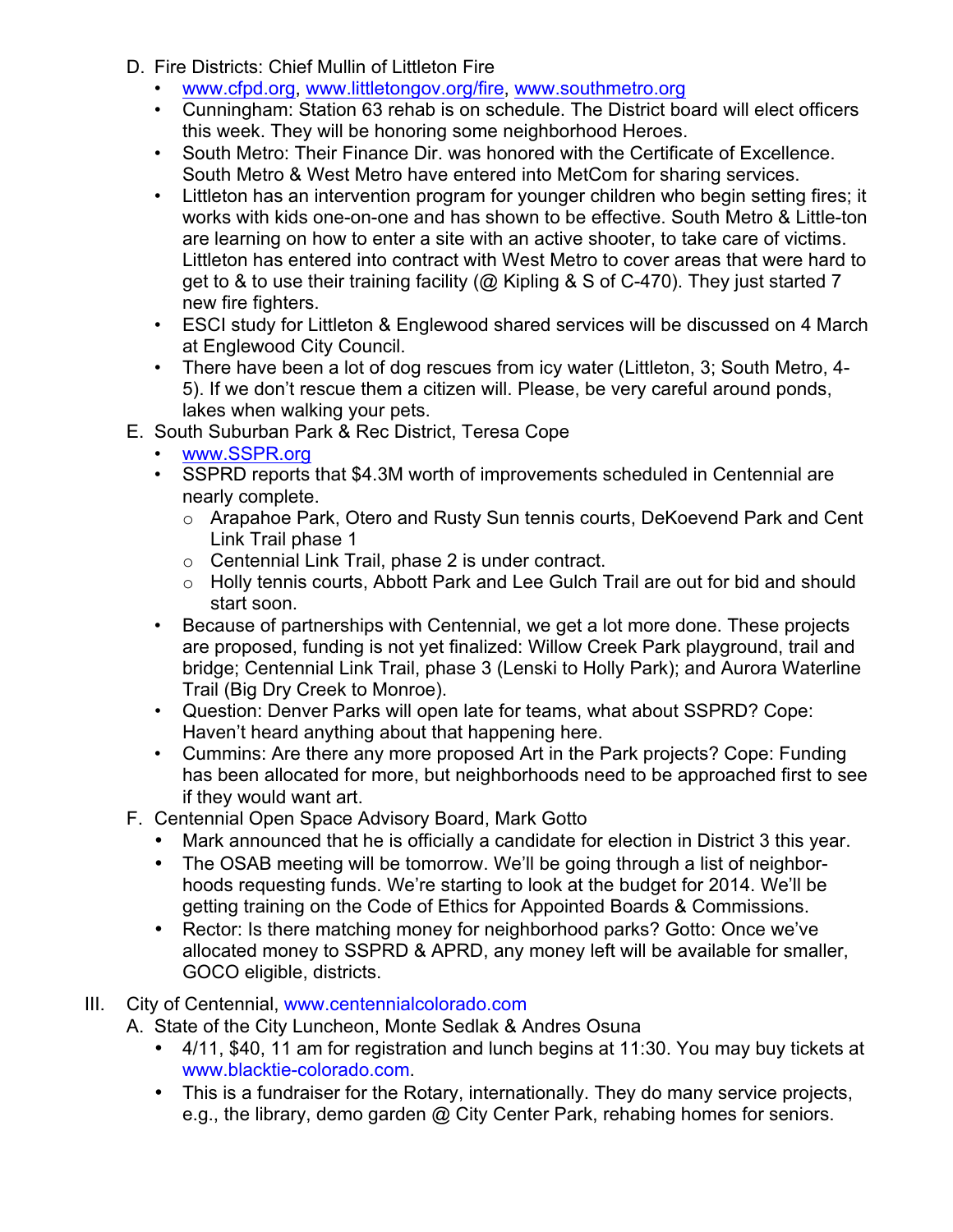- You're invited to attend a Rotary meeting. They meet every Tues., 7 am, at the Embassy Suites
- B. Public Works contract, Mike Connor, Deputy Director of Public Works
	- The Call Center is now called the Citizen Response Center, 303-325-8000.
	- Cummins: What is the priority for replacing street signs? Connor: We schedule one area in each district and replace all the signs (in groups). We also do emergency replacements.
	- Bain: If a community thinks speed limits are too high or signs are missing, what do we do? Connor: For signs on major arterials, call the number. If you'd like something in neighborhood, use Neighborhood Transportation Management Program. You can apply for service, e.g., see the electronic speed limit signs on Otero by St. Thomas More. If you submit now, you'll be considered for 2014. City Council designates funds for this program each year.
	- Gotto: For snow plowing, what are the priority 1 & 2 streets? Connor: Priority 1s are arterials, 2s are secondary collectors in neighborhoods. We added 93 miles of streets to the priority 2s. If you have a concern, call the number and it can be treated as an area of special interest.
	- Hollanda: In Bristol Cove, we have a problem with an island that cars hit. Will the City take it? Connor: That probably won't happen. The City doesn't take on medians. We can meet with you and inspect the area.
- C. Overview of Community Development Dept., Andy Firestine, Manager of the Planning Division
	- Community Development contains Code Compliance, Animal Services, Engineering Services, and Planning & Development.
	- There are currently 2 planning positions open.
	- Wayne Reed is now the Deputy City Manager and the City will be hiring a new Dir. of Community Development.
	- Development activity is picking up in the City. In Jan., we received 16 applications and Feb. is on the same sched. All 2012 had 61 applications. Construction has also picked up.
	- Land Development Code amendments are coming forward to rezone commercial properties. We have 6 years to rezone all properties in the City to our new LDC. The Jones property, north of IKEA, is the first to request the new Urban Center Zoning Dist. (UC).
	- Residential, educational, and special district properties are done.
	- The Zoning Plus Code Module is online and it's much easier to find individual sections of code. www.zoningplus.com/regs/centennial/
	- Jeff Brasel is working on the I-25 Corridor Subarea Plan and it's now in the drafting stage.
	- Code Compliance. We're improving the Temporary Sign code, removing fees for temporary signs. There is a permitting program. We're working on vinyl banners as a temporary detached sign type.
	- Rector: What happened to the Lifetime Fitness case? Firestine: It's been approved and is moving forward.
	- Gregg: How will the city hold builders responsible for UC code? Firestine: The code is very prescriptive, but we're looking at adding some flexibility. The LDC doesn't allow for deviating from the plan. PUDs were open ended. We're paying more attention to the streetscape, public space.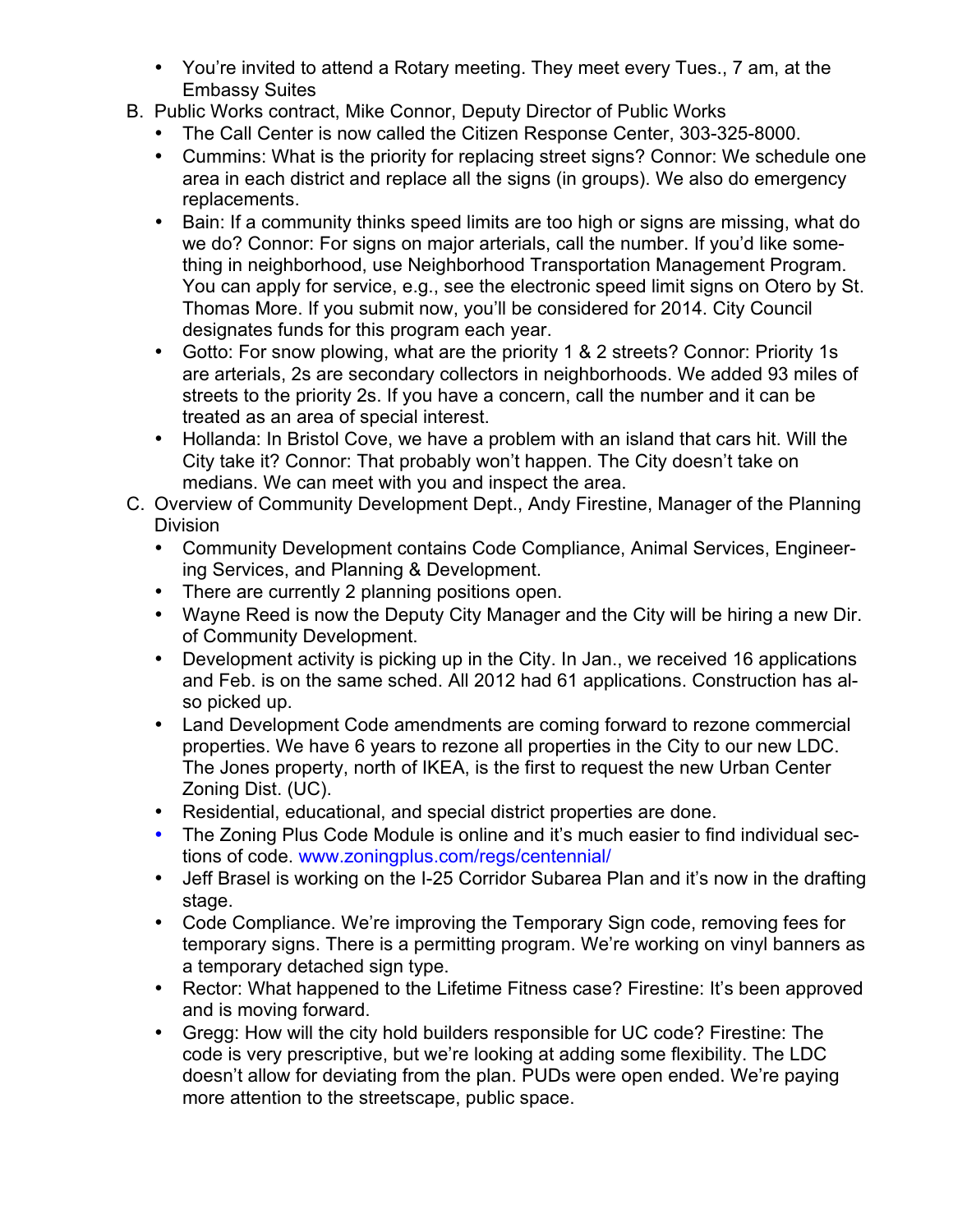- Cummins: How do you apply for a temporary sign permit? Firestine: The form is on the website. Code Compliance staff will work with associations on proper placement. We want a dialog between staff & the community.
- Rector: What oversight is there of existing commercial development? Firestine: We enforce what is in their plan, maintenance of approved plans.
- D. City Council Report, Cathy Noon, Mayor
	- Council just had a Study Session on Amendment 64, what do we want to do with commercial aspect of marijuana. We're probably looking at a moratorium until the state regulations are up and vetted and then we'll make a decision. We'll ban marijuana clubs and prohibit selling it in our park. We'll be looking at it over the next year for complete regulation.
	- If you might be interested in running for City office, go on the City website under City Clerk and look for "Should I Run?"

### IV. CenCON Business

- A. President's report, Gerry Cummins
	- In the upcoming elections, 1 person in each district is term limited.
	- HB 1134 deals with HOA legislation, but it's currently being rewritten.
- B. Secretary's report, Andrea Suhaka
	- A motion was made to approve the January minutes as revised. Because there was no quorum, Cummins tabled this to March. (Doerr/Mauro)
- C. Treasurer's report, C.J. Whelan

| $\circ$    | Previous Checking Account Balance (from Jan '13)  | \$152.74   |
|------------|---------------------------------------------------|------------|
| $\circ$    | Deposits: Dues $-2/6$ deposit <sup>1</sup>        | \$30.00    |
| $\bigcirc$ | Expenses: Andrea Suhaka - 2012Q4 Admin expense    | (\$75.00)  |
|            | (check # 1217)                                    |            |
|            | <b>Current Balance</b>                            | \$107.74   |
|            |                                                   |            |
|            | o Previous Savings Account Balance (from Jan '13) | \$2,419.10 |
| ∩          | Income:<br>$none$                                 | \$0        |
|            | <b>Current Balance</b>                            | \$2,419.10 |

- o Note: The two above accounts are located at First National Bank, 7777 E. Arapahoe Rd Dues<sup>1</sup>: Knolls Townhouse Association.
- D. 1st Vice President/Membership, Andrea Suhaka: No Report
- V. 2<sup>nd</sup> Vice President, Plans Report, Ed Bain
	- A. Cases
		- Highlands Baptist Church, Site Plan, Construction Plan, GESC Report for parking lot expansion & landscaping (1510 E. Phillips Ave., 80122)
		- Lincoln Executive Center Campus, Rezone to BP, Site Plan & Replat; multi-phase project with focus on 2 buildings of a 6 building campus (E Caley & S. Kenton)
		- Centennial Corners Daycare, FDP and Replat (between Arapahoe & Briarwood & E of Joliet)
		- Centennial Center, Rezone from MU-PUD to CG (NW corner of Arapahoe & Parker Rds.)
		- Centennial Center, Lot 5 Site Plan, multitenant commercial (NW corner of Arapahoe & Parker)
		- Tagawa, Rezone & Final Plat; replat as one property from combined parcel to Agriculture
		- Arapahoe County is updating the definition of rodeo.